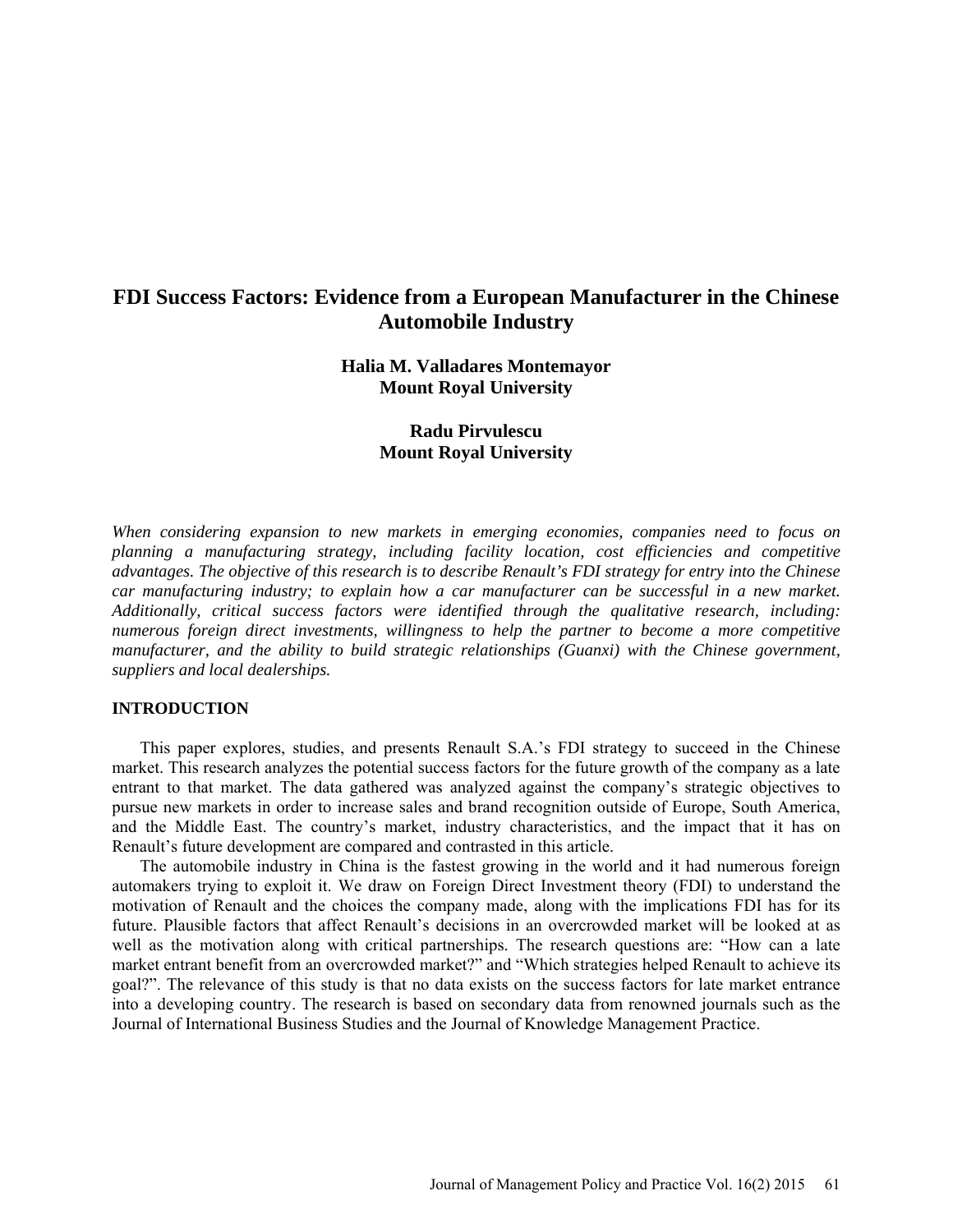# **LITERATURE TO REVIEW**

#### **Chinese Automobile Market**

Since its acceptance in the WTO in 2001, China has aggressively started producing and importing more cars. By 2010, it set a new world record of selling more cars annually than any other country in history (China Auto Web, 2011). The total numbers of new vehicles reached 18,061,900; out of this number, 13,757,800 units were passenger sedan cars. The number of registered cars, buses, vans, and trucks on the road in China reached 62 million in 2009, and is expected to exceed 200 million by 2020 (China Association of Automobile Manufacturer, 2012). With such a high population, China is seeing more and more drivers on the road (China Association of Automobile Manufacturer, 2012). McKinsey & Company estimates that China's car market will grow tenfold between 2005 and 2030 (Watts, 2009). The automobile market in China is very strong and the recent numbers suggest that it is nowhere near being saturated. Passenger sedan cars have been the most widely sold cars in China. These are generally broken down into small sized and medium sized cars. Unfortunately, due to the privacy of the Chinese Car Association, exact numbers were not found on the small sized car market. However, in recent research conducted by Roland Berger Associates, Chinese demand for small cars will rise 30% worldwide over the next decade (Berger, 2011). The Chinese government is looking to introduce incentive programs to help small sized cars sales (any car with an engine capacity of less than 1.6 liters). Because smaller cars are priced more affordably, this segment of the market is more appealing to the Chinese consumer.

In China, medium sized cars have been doing very well, as this segment complements the small size segment of vehicles to form the big passenger sedans section. For the past two years, publications in China showed that medium sized cars have been selected as China's Car of the Year, since they match the tastes of Chinese buyers (Wang, Lio & Hein, 2012). This demonstrates that customers see a lot of value in medium sized sedans.

The medium size passenger segment in US, for instance, is 49.76% representing 304,601 per 612,145 sedans sold (WSJ, 2010). It creates the biggest majority of sedan passenger sales, followed by small size cars. The main competitors are FAW Volkswagen and Shanghai GM as they both have really strong positions in the market. Those two companies have come to develop and sell both small sized cars as well as medium sized automobiles. Among the top competitors there is another French car manufacturer that has managed to become profitable in the Chinese market. Peugeot's track of success indicates that French cars are appealing to the local market and have a strong possibility of succeeding with local consumers. Opportunities for market expansion exist in China. Given that there are 58 cars per 1,000 people, there is lots of potential for increasing sales (The World Bank, 2013).

The industry in China works best if a car manufacturer partners and creates a joint venture with a domestic brand (Harwit, 2001). Renault already has a partnership with Nissan which has the potential to create new opportunities in China. This will make for easier access into the market and the opportunity to share valuable insights from Nissan's experience. Furthermore, Formula One racing has operations in China at the Shanghai International Grand Prix; Renault has been a long time participant there. The company's reputation in this race may have an impact on its future sales due to brand recognition. Recent decisions allowed the Grand Prix to be renewed for a further seven years, until 2017 (New Zeeland Herald, 2011).

#### **Alliances**

A major factor for business when expanding in any industry is its ability to mitigate risk and ensure smooth operations. Renault is a company that engaged in alliances in Europe as a way to really differentiate itself from competitors and provide quality products. Since it has previous experience with alliances, Renault learned that it helped to learn and acquire new skills and knowledge from its partners while maximizing the utility of its assets (Lei & Slocum, 1992). The motivation to pursue late entrance into China is based on the Synergistic Knowledge Networks, where the two partners are involved in developing synergies of knowledge. The alliance most likely provided a win-win situation where spin-off of new innovations and process improvements promote better overall performance (Nielsen, 2002).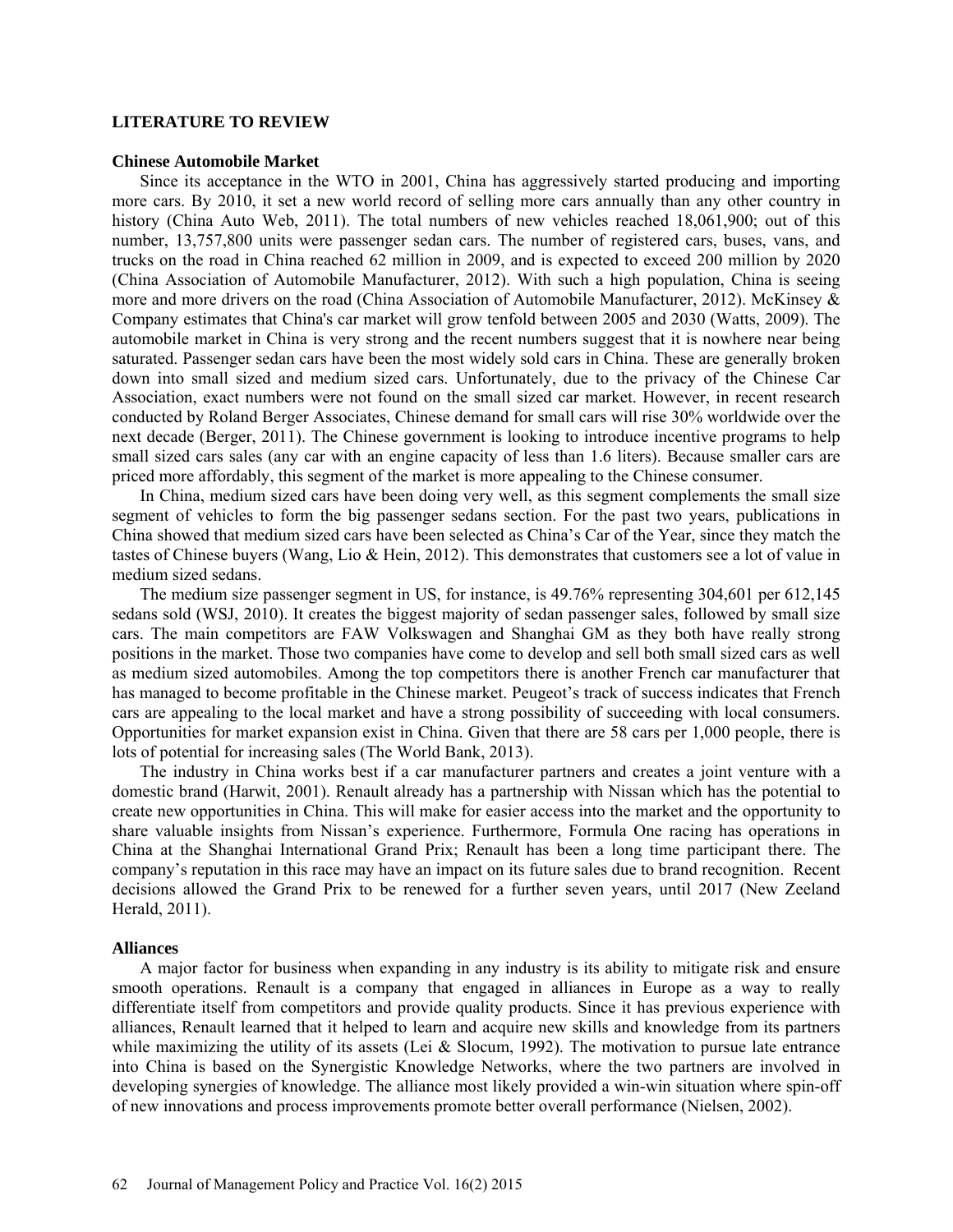The alliance between Renault and Nissan has seen the two companies open a new, joint China Warehouse in Shanghai. It is a new step in the relationship between the two manufacturers with regards to after-sales and service in the country. This inauguration will provide high quality parts to dealers and car owners in the country. It will operate under the alliance and copy its performance models from where it currently operates smoothly: Hungary, the UK, and Russia (Renault Nissan Alliance, 2011). The alliance saw this opportunity, with China providing the largest auto market, and decided to expand globally. The China Warehouse will cover 8,000 square meters and will provide a full range of auto parts. Around 3,000 are scheduled for Renault and around 10,000 will cover the Nissan models. According to Renault China's Managing Director, Mr. Robert Chan, Renault (Beijing) Automobile Co., Ltd is now officially in operations (Renault Nissan Alliance, 2011). The operations coupled with the Renault-Nissan China warehouse will bring confidence to the consumers and will reflect the high quality services offered. The plant is based on extensive communication and resources system optimization through sharing technical platforms. The platform is based on Nissan's original mature platform and has undergone several modifications and upgrades from Renault. This will lead to the simplification of the internal process and reduce costs, shorten delivery time, and increase satisfaction for the consumer. (See Appendix 1). The special relationship between Nissan and Renault allows the two companies to engage in a joint venture rather than a loose agreement or contract. China bases a lot of its business on Guanxi where the parties involved take time to develop relationships (Browaeys & Price, 2011).

### **Relationships**

Renault can "piggyback" and use Nissan's product and strategy in its entry into the Chinese market. Renault and Nissan have been engaged in a global alliance since 1999 (Renault, 2013). Interestingly enough, Renault will position itself as an affordable luxury brand in China. The original agreement signed between Nissan and Dongfeng in 2003 includes a provision to integrate Renault into what officials in the three companies refer to as a "prosperous triangle" in China. It seems that, in China, the only way to succeed is through synergies and alliances, according to Jeremie Paping, Finance Director of the Renault Nissan alliance (Foy & Sthothard, 2013). Dongfeng achieved the reputation of being China's best-known carmaker outside the country due in part to joint ventures with Honda, Nissan, Peugeot, Citroën, and Renault. Nissan sold 1.25 million vehicles in China in conjunction of course with Dongfeng. This accounted for almost 60% of the Chinese company's net profit in the first six months of the year. (See Appendix  $2 \& 3$ )

# **METHOD**

#### **Research Objectives**

This paper's research objectives focus on understanding how a later entrant into an oversaturated market can still create enough value for itself and be profitable. We analyze the manufacturer's long term objectives and the motivation for expansion. We take a look at the landscape environment of its existing market and the prospect of China to understand the key differences and similarities. Lastly, we try to uncover the critical factors that will help Renault succeed in the overcrowded automobile industry.

#### **Research Design**

Our research into Renault's expansion was initiated by engaging in exploratory research. There are two reasons for this. First of all, there is a very limited amount of accurate information with respect to the manufacturer's operations; this is combined with the host country's low levels of transparency. Secondly, Renault is in the process of executing its strategy and building its power plant. Since so little has been disclosed so far by the company, designing the research to be an exploratory in nature allows us to gain new ideas and perspectives on Renault's car manufacturing processes. Also, we aim to learn about the impact of the factors at the level of the economy and how Renault can adapt to them.

We designed the research to give us accurate historical information about the firm. Once we had this information, we looked to understand the automobile industry in China. Analyzing Renault's historic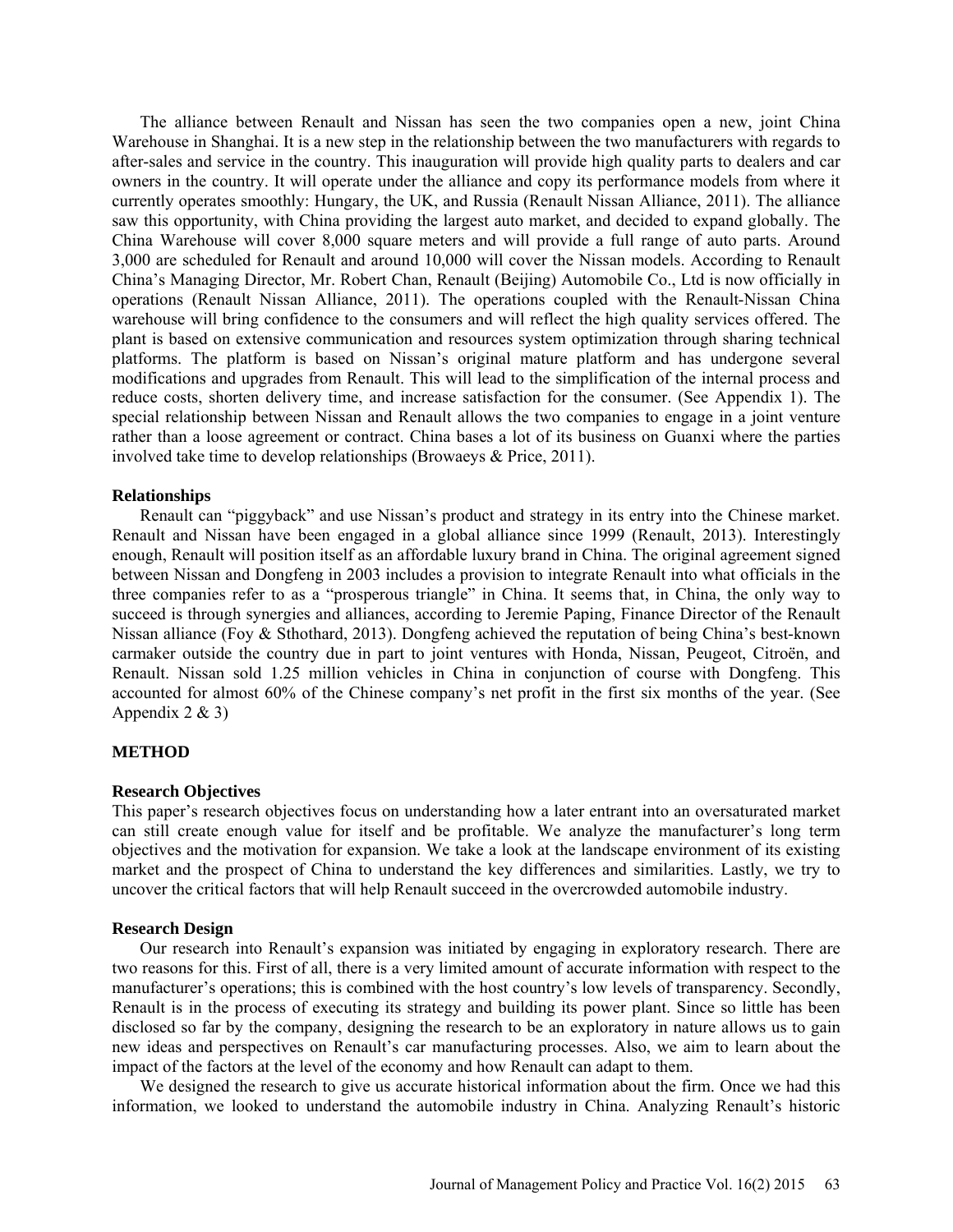international business strategy and past records enabled us to identify key aspects of its new expansion strategy. Once the industry analysis and the strategy factors had been investigated, we were able to uncover the main factors for Renault's potential success in China.

Qualitative and quantitative data collected for the purpose of this research were obtained through secondary data from the most reliable sources possible, including reputable websites such as the Chinese Association of Automakers, CIA World Factbook, peer reviewed journals, and various qualified news sources. Publications and the date when published were checked to ensure a recent and relevant documentation was available. The data was chosen based on the relevance it had in relation to Renault's market entry into China and based on its accuracy. The currency conversation is all standardized and dealt with in US dollars or Yuans. Given the fact that the venture is in the approval process by the Chinese Ministry of Industry and Information Technology, very little detailed information is available from China about Renault.

Renault carries the following strategic objectives with it when capitalizing on new markets. Renault likes to penetrate areas where its brand does not yet have a strong presence. It wants to access markets where small and medium sized cars demand has been stable or is on the rise. Renault could capitalize by ensuring that its local strategic alliances can further its development along with sharing of ideas and knowledge. Our research questions were the following: is Renault's FDI strategy in line with its strategic objectives? How can a manufacturer such as Renault be successful in a new market as a late entrant?; and what are the critical success factors to market entrance in China? Our research focused on factors at the levels of the economy and the firm.

The economic level includes the business environment, political, and legal factors all of which contribute to a clear picture of aspects that can harm or accelerate market entry. The research will present the specific characteristics of the country and identify key aspects that are not in Renault's control. To develop an understanding of the industry in the new market and the need for Renault's offering, a broad and multi-perspective view is used. As mentioned above, the factors at the firm level are studied, including the examination of key competitors, their market share and competitive edge along with Renault's available resources. Critical trends and factors are also examined. The concept of a late entrant into a crowded segment plays a big part on the firm's strategy. The construction of facilities so that the corporation produces high quality products at an advantageous cost was a key objective of Renault. The FDI strategy that the firm chose to undertake played a vital role in its ability to do business successfully in China. Investments from the French manufacturer were important to establish an interest in the local Chinese partner. Because of the FDI displayed towards the local partner, Renault could start developing serious milestones in laying a strong foundation for the manufacturing and assembly lines of the automobiles. The willingness to contribute time and financial incentives to minimize the cost of the startup was only one of the stepping-stones for the joint venture. Because this level of commitment had been established, Renault and Dongfeng could now expand their relationship further by engaging in sharing successes from their own experience. The FDI strategy opened the doors to the possibility of creating a successful partnership where information sharing is a key aspect of the partnership. By engaging in this strategic plan, Renault could benefit by deploying a proven system that it had used in Europe with Nissan and expanding it with its new-formed partner, Dongfeng.

#### **RESULTS**

#### **Factors at the Economic Level**

China is in a period of economic boom and was not hit as hard as the US in the worldwide recession. China is a strong partner of the emerging "BRICS" (Brazil, Russia, India, China and South Africa) alliance and is looking to prosper in the years to come. A potential issue concerning China is the possibility of a great deal of red tape and the implications it can have on slowing down the process of any outside firm looking to engage in a foreign partnership (Qi, 2014). This could indicate that there will be less transparency when doing business in China and more time might be allocated to persuading the government to be receptive to new business. In China, the government has supported grants and tax cuts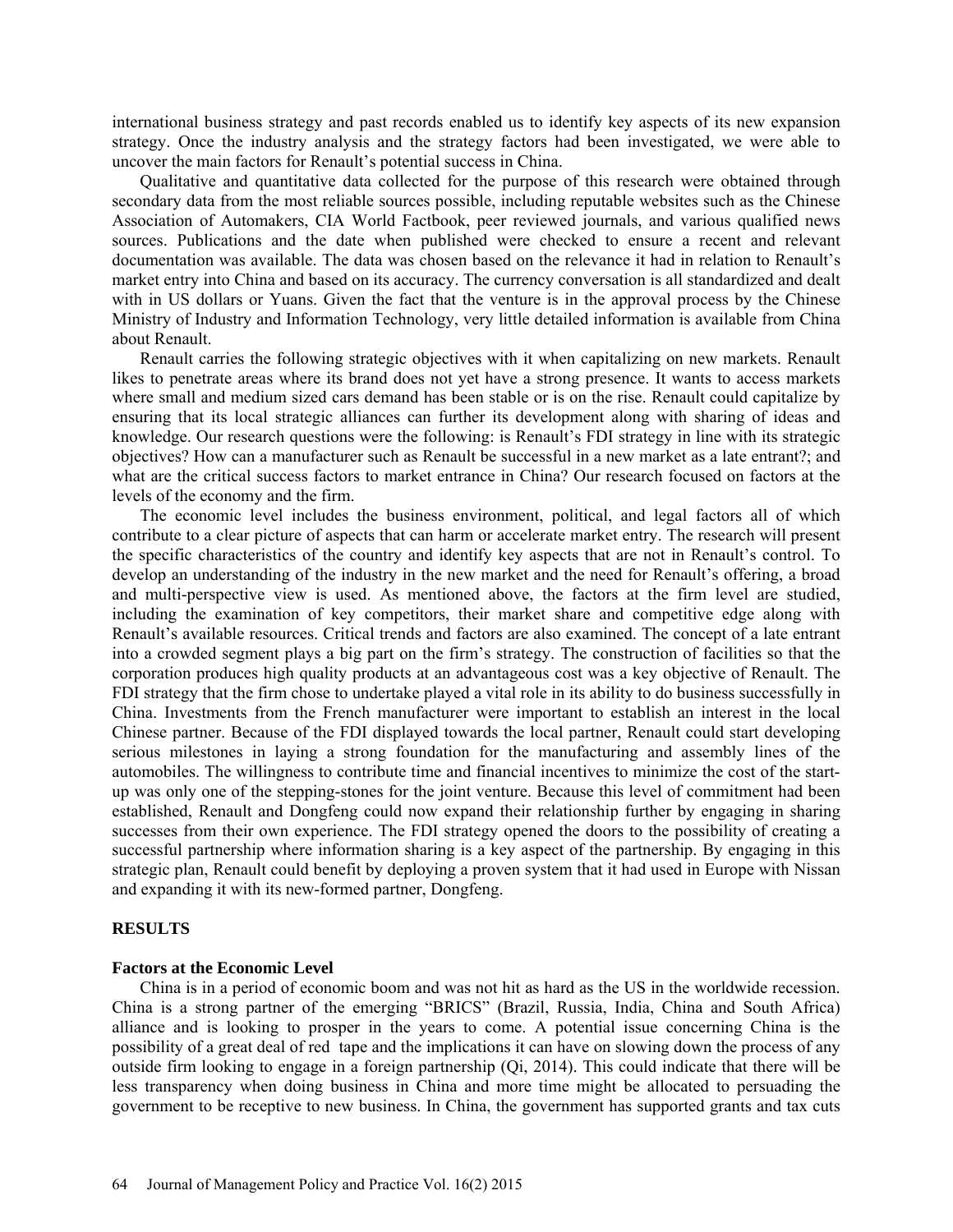for the automobile industry (The World Bank, 2011). Exporters benefit by having joint ventures with local car manufacturers and have access to some advantageous supply chains (Current Trends Now, 2011). The Chinese government wants the automobile sector to create greener and more efficient cars and, as such, is willing to help different local carmakers.

The country has a somewhat complex tax regime and Renault will require further consultation with local tax specialists. In China, Renault could benefit tremendously by engaging in a joint partnership or joint venture as it will be taxed more favourably. Having local connections would speed up developments and make sure the company does not end up paying more than necessary in start-up costs.

While the Chinese environment dictates that car manufacturers establish 50:50 joint venture partnerships, Renault's intention wasn't exclusively based on the law (Kohler, n.d.). When a company uses an already successful existing alliance (Renault-Nissan) to wisely choose a local manufacturer, it goes beyond the mere bare minimum of having a partner to qualify for a license. Dongfeng is China's second largest car manufacturer. Dongfeng has been engaged with Nissan in manufacturing cars in Asia and has a very successful platform for delivering quality cars. Since Renault and Nissan also share their own successful platform in Europe, the formation of the "three star alliance" (Renault, Dongfeng, and Nissan) must be formed with the purpose of speeding up the process of value creation, sharing technologies, and dominating the supply chain channels. Because Nissan acts as the intermediary party and has engaged in previous business with both Renault and Dongfeng, the alliance points towards a very strong relationship and strategic objective. Using each company's core competencies to create lasting competitive advantage, the joint venture between Renault and Dongfeng seems to be a well thought out and executed plan.

In China, income disparity is higher and the spending budget of the middle class is nowhere near linear (English People's Daily Online, 2011). Even so, the Chinese market allows Renault to grow dramatically if it manages to impose itself as a high quality car manufacturer while keeping costs down. France managed to maintain positive relations with China. Over the years it grew its foreign direct investment and export/import relations (Lee, 2013). In China, cultural and language barriers may be more of an issue, but the engagement in a partnership or joint venture with a local company will allow Renault a smoother transition. China has most of the majority automobile segments dedicated to passenger cars; small and medium being the most lucrative (China Association of Automobile Manufacturers, 2012). The industry is still developing but holds a large number of competitors with proportionately smaller market shares. The need for both local and external expertise and knowledge in China is to be emphasized, as a partnership without these critical ingredients is bound to fall behind in technology advancements and quality offerings. For example, the truck and safety utility vehicle segment is notably smaller compared to the passenger car market (China Auto Web, 2011).

#### **Factors at the Firm Level**

The executive president of Renault China is Chen Guo Zhang. According to him, the French car manufacturer is set to launch 10 new models in the next 4 years (Shanghai Daily, 2013). The number of dealers will by increased by 60% to a total number of 185 in the following two years. Renault passed one of its main tests in receiving the green light from China's Ministry of Environmental Protection. However, it is waiting for approval from the National Development and Reform Commission and the Ministry of Industry and Information Technology. Because it already got approved by one of the ministries, it is well on its way to see its investment develop. The factory will have a capacity of 150,000 passenger vehicles per year and 150,000 engines per year. Based on the internationalization theory, Renault is moving to China to capture nation specific advantages in China to complement the firm's specific advantages (Buckley & Casson 1988; Dunning 1988).

This is amplified by the Internationalization Theory which states that firms will gain in creating their own internal market such that transactions can be carried out at a lower cost within the firm (Morgan & Katsikeas, 1997). The gel that moulds the Renault – Dongfeng alliance is derived from the commitment and relationship building between the two car manufacturers.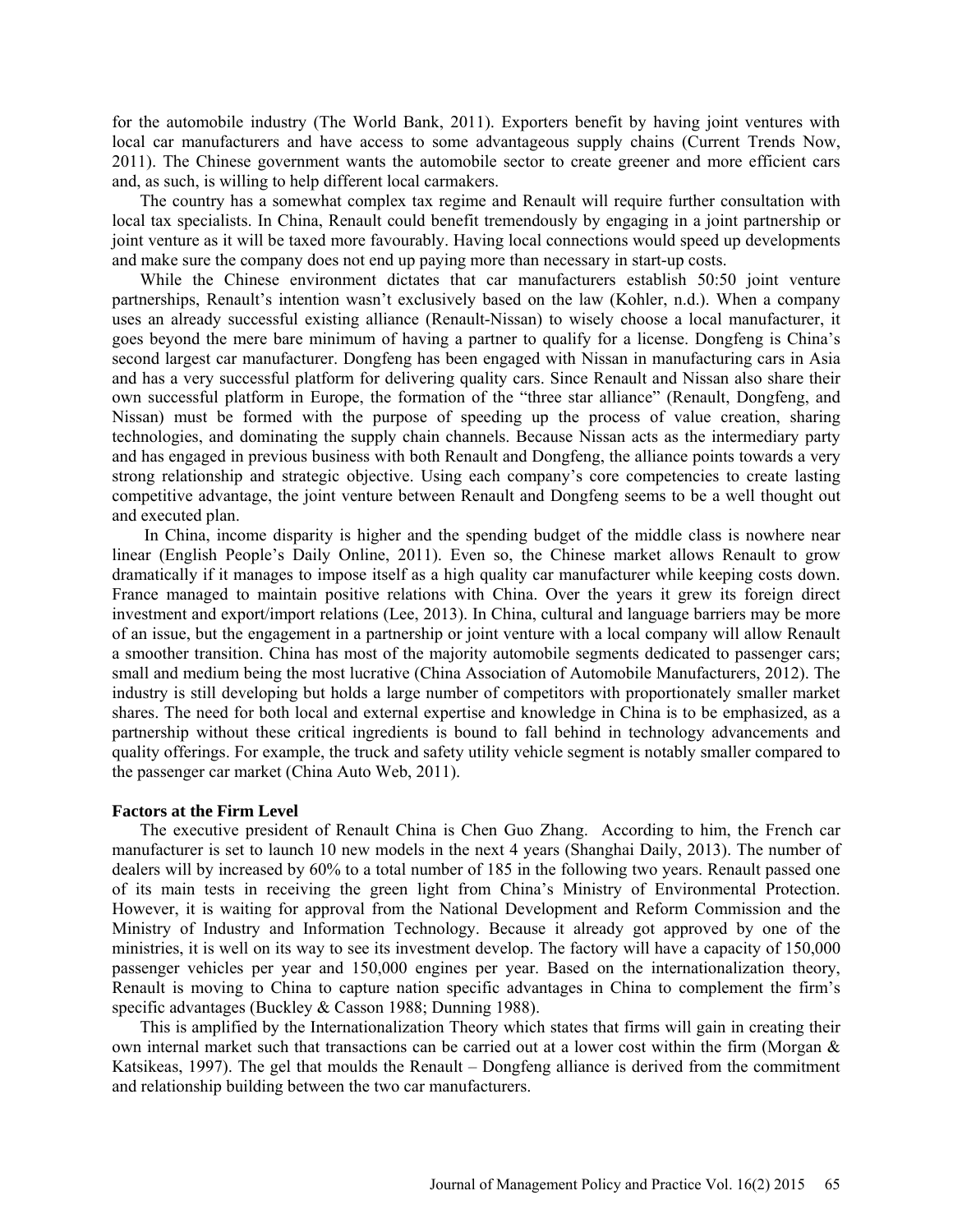Renault is positioned to have a favourable, if late, start in penetrating the Chinese market. In terms of car sales, China shows great potential when it comes to meeting Renault's strategic objectives of expanding outside of Europe, Latin America, and the Middle East in order to maximize profits. China's automobile market is said to be expected to grow tenfold between 2010 and 2020. This is an immense market opportunity in which any carmaker might establish itself and increase sales. On paper, Renault products match quite well with the car demand that Chinese customers are asking for: affordable, good quality, sedan cars, while offering a choice of eco-friendly automobiles. The history of an alliance of Renault with Nissan, Nissan and Dongfeng, and Dongfeng and Renault is one of the key aspects as to why the French carmaker will be able to be successful in the Chinese market. The alliance between the three companies will ensure high quality products at lower manufacturing costs. The plant is based on extensive communication and resources system optimization through sharing technical platforms. The platform is based on Nissan's original mature platform and has undergone several modifications and upgrades from Renault. This will lead to simplification of the internal process and reduce costs, shorten delivery time, and increase consumer satisfaction. (Renault Nissan Alliance, 2011). The ability to piggyback on Nissan when entering the Chinese market is key to Renault's success. FDI in the Chinese economy is a major reason why Renault has the chance to capitalize on new sales for years to come. Dongfeng contributes to the alliance through the sharing of knowledge and improvement of its manufacturing processes, while Renault gets access to critical local expertise. FDI into the new jointly owned plant between Dongfeng and Renault allows for the new partnership to take advantage of numerous supply chains that combine the external and internal experience of the two car manufacturers. The qualitative data suggests that the success of the new partnership is due to a long process of relationship building between the firms. The success of the partnership boils down to two aspects: the creation of relationships where FDI will create the most value, and the facilitation of sharing of processes, supply chains, and knowledge to benefit both parties. Nissan provided a short-cut for Renault into this alliance by introducing Dongfeng and Renault. With the help of Dongfeng, which has built cars with Nissan in China for the past ten years, the French carmaker is set to start building its \$1.3 billion dollar manufacturing plant.

#### **CONCLUSION**

This research indicates that, given the saturated car market in Europe for Renault, China can prove to be a great marketplace for developing the brand if certain steps are taken into consideration. The Chinese landscape can prove to be the best opportunity for Renault as the country becomes the largest car manufacturer in the world, even overtaking Japan (Jie, 2010). Serious determinations to engage in further cross platform sharing and helping Dongfeng advance its operations are key aspects of the alliance. This usage of strategic partnerships in the foreign market can contribute to a lucrative deal for Renault as long as the Guanxi relationships are maintained throughout the business venture. As a late entrant to the market, Renault can take advantage of a longer time frame in which it can engage in FDIs. Because it did not rush into the new market early on, Renault waited to see if the alliance between Nissan and Dongfeng stood the test of time. Once this was proven, Renault engaged in the alliance bringing to the table new technologies and knowledge, along with the capital required. The findings reveal that relationship building is a key aspect to any FDI in China and the way Renault approached it through Nissan will prove vital to the company's success. Few joint ventures can succeed in China, especially given the competitive field; Renault is on the brink of positioning itself, along with Dongfeng, to reshape the car landscape in China.

This research study has the following limitations. The study is focused in only one sector or industry; this does not allow the analysis of the causal relationships between different variables. According to Young (1996), causality cannot be evaluated in studies of sectional type conducted in one determined timeframe, and this is how this research has been approached. The biggest disadvantage in researching only one unique sector is that the generalization of the results should be approached with caution (Prieto Moreno, Santidrian Arroyo, Valladares Montemayor, 2007).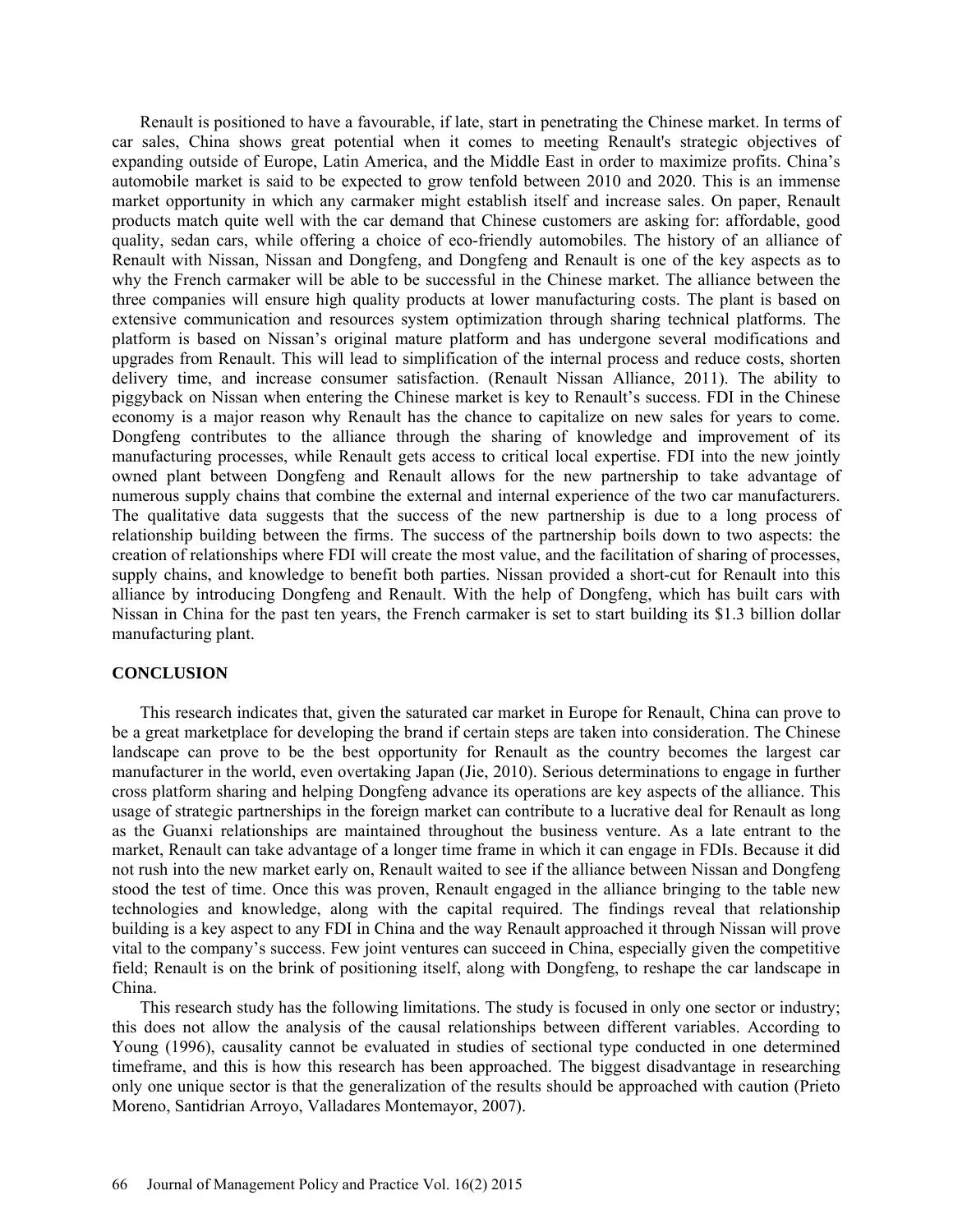We used a positivist approach which critics argue cannot explain the whole observed universe of the industry. Critics suggest that the positive approach is reductionist because it only studies economic factors and leaves complex social factors out of the study (Larrinaga-Gonzalez, 1999). However, in our research we do consider socio-cultural implications at the country level in the discussion of Guanxi. Furthermore, it is important to mention that no theory, in any discipline, explains the total universe observed. Therefore, the fact that we cannot explain all reality in this research does not invalidate the findings. Prieto and Perez (1992, p. 652), and Monterrey Mayoral (1998, in Valladares Montemayor 2009, p.190) note that "one methodology should not be abandoned simply because it cannot explain and predict the entire observed phenomenon".

This paper studied the very rare case of a late entrant into a developing country's automobile segment. It presented information about how and why Renault was interested in being a late entrant into the Chinese market and put emphasis on the firm's FDIs and alliance formation process. Further research should be conducted in both the short term and the long term to see if Renault's decision was a rewarding one. We suggest that further investigations look closely at the return on investment that the company gains through these FDIs. A development of the alliance between Renault – Dongfeng; Nissan – Dongfeng, and Renault – Nissan should be analyzed to see if transfers of technological knowledge and production platform are benefiting one party more than the other, since literature supports the idea that alliances are built on win-win situations.

# **REFERENCES**

- Auto News. (2012). Detroit discovers small is beautiful as compact buyers return.
	- http://www.autonews.com/apps/pbcs.dll/article?AID=/20120317/OEM/
- 303179998/1261/detroit-discovers-small-is-beautiful-as-compact-buyers-return. Accessed on March 4, 2012
- Autocar India. (2013). Renault cars to be more expensive by January 2014. [http://www.hindustantimes.com/Autos/HTAuto-TopStories/Renault-cars-to-be-more-expensive](http://www.hindustantimes.com/Autos/HTAuto-TopStories/Renault-cars-to-be-more-expensive-by-Jan-2014/Article1-1162197.aspx)[by-Jan-2014/Article1-1162197.aspx](http://www.hindustantimes.com/Autos/HTAuto-TopStories/Renault-cars-to-be-more-expensive-by-Jan-2014/Article1-1162197.aspx)
- Automotive News China. (2013). Renault's China plant approved by environmental agency. http://europe.autonews.com/article/20130611/ANE/130619979/renaults-china-plant-approved-byenvironmental-agency. Accessed December 5, 2013
- Buckley, Peter J., & Mark Casson. (1988). A theory of cooperation in international business' F. Contractor and P. Lorange (eds), 29-38, MA:Lexington Books
- Car Dekho. (2012). Volkswagen to bring new 800cc small car in India, Brazil and China. http://www.cardekho.com/india-car-news/volkswagen-to-bring-new-800cc-small-car-in-indiabrazil-and-china-7040.htm. Accessed on March 10 2012.
- China Association of Automobile Manufacturer. (2012). China automobile sales increase 24.51% in February 2012*.* http://www.caam.org.cn/AutomotivesStatistics/20120312/1705069635.html. Accessed March 15, 2012.
- China Auto Web. (2011). Chinese auto sales set new world record of 18 million units in 2010. Retrieved February 29, 2012, from [http://chinaautoweb.com/2011/01/chinese-auto-sales-set-new-world](http://chinaautoweb.com/2011/01/chinese-auto-sales-set-new-world-record-of-18-million-units-in-2010/)[record-of-18-million-units-in-2010/.](http://chinaautoweb.com/2011/01/chinese-auto-sales-set-new-world-record-of-18-million-units-in-2010/)
- Chinese Car News. (2008). How many drivers in China. Retrieved January 29, 2012, from http:/[/www.chinacartimes.com/2008/04/08/how-many-drivers-in-china/.](http://www.chinacartimes.com/2008/04/08/how-many-drivers-in-china/)
- China Knowledge. (2011). Manufacturing in China. Retrieved January 28, 2012, from http:/[/www.chinaknowledge.com/Business/CBGdetails.aspx?subchap=3&content=9.](http://www.chinaknowledge.com/Business/CBGdetails.aspx?subchap=3&content=9)
- CNN. (2010). China, France vow to further expand bilateral trade, investment cooperation. Retrieved March 1, 2012, from [http://news.xinhuanet.com/english2010/china/2011-04/14/c\\_13829399.html](http://news.xinhuanet.com/english2010/china/2011-04/14/c_13829399.htm).
- Dunning, John H. (1988). 'The electric paradigm of international production: A restatement and some possible extensions'. *Journal of International Business Studies* 19/1:1-32.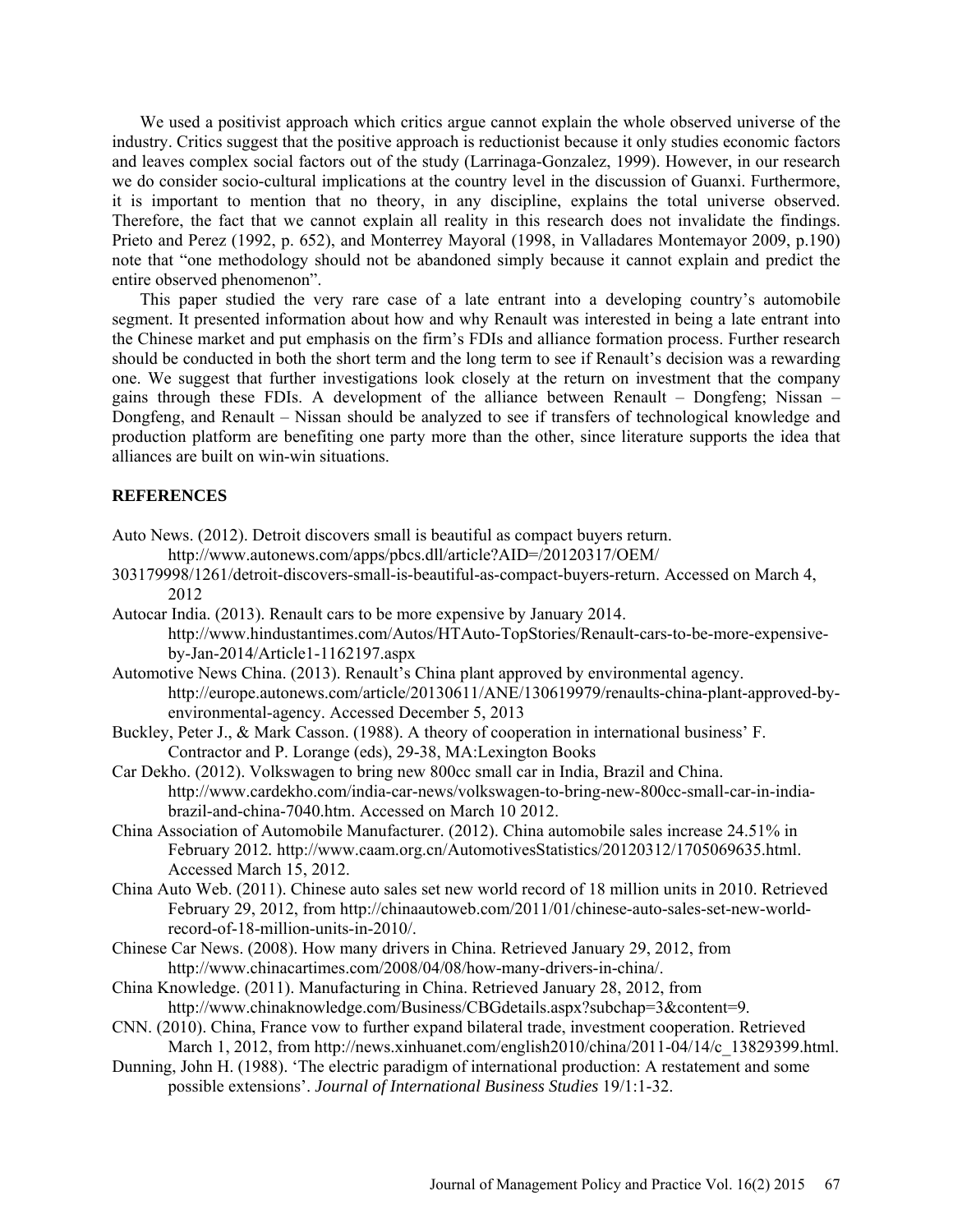Dunning, John H. (1993). Multinational enterprises and the global economy. *Wokingham, Bersk, U.K*.: Addison Wesley.

English People's Daily Online. (2011). China remains a developing country despite fast GDP growth. Retrieved January 29, 2012,

fromhttp://english.peopledaily.com.cn/90001/90776/90883/7288824.html.

- Foy, H., & Sthothard, M. (2013). Renault to enter China on back of Nissan. Retrieved December 15, 2013, from [http://www.ft.com/cms/s/0/07cb5332-6585-11e3-8451-00144feabdc0.html.](http://www.ft.com/cms/s/0/07cb5332-6585-11e3-8451-00144feabdc0.html)
- Harwit, E. (n.d.). The Impact of WTO Membership on the Automobile Industry in China. Retieved December 5, 2013, from http://www.indiana.edu/~hisdcl/h207\_2002/autoindustry.pdf.
- Jie, R. (2010). China is now world champion in car production. Retrieved March 1, 2012 from http://www.chinadaily.com.cn/bizchina/2010-02/03/content\_9420521.htm.
- Kohler, C. (n.d.) China's Auto Policy Structured for Success? *Autofocusasia.com*. Retrieved June 20, 2014 from http://www.autofocusasia.com/management/china\_auto\_policy.htm.
- Lee, C. (2013). Dongfeng Renault's new Wuhan factory gains approval from Chinese ministry of environmental protection. Retrieved December 5, 2013, from [http://autonews.gasgoo.com/china](http://autonews.gasgoo.com/china-news/dongfeng-renault-s-new-wuhan-factory-gains-approva-130606.shtml)[news/dongfeng-renault-s-new-wuhan-factory-gains-approva-130606.shtml.](http://autonews.gasgoo.com/china-news/dongfeng-renault-s-new-wuhan-factory-gains-approva-130606.shtml)
- McKinsey & Company. (2012). Automotive and Assembly. Retrieved November 10, 2013, from http://www.google.ca/url?sa=t&rct=j&q=&esrc=s&source=web&cd=1&ved=0CCsQFjAA&url=ht tp%3A%2F%2Fwww.mckinsey.com%2F~%2Fmedia%2Fmckinsey%2Fdotcom%2Fclient\_service %2FAutomotive%2520and%2520Assembly%2FPDFs%2FMcKinsey%2520%2520Perspective%2 520on%2520Chinas%2520auto%2520market%2520in%25202020.ashx&ei=GGzVUvvkKY3loA T0poKACw&usg=AFQjCNFMQO7r89egfD36n6MUh2re0uwIYg&bvm=bv.59378465,d.cGU.
- Monterrey Mayoral, J. (1998).. Un Recorrido por la Contabilidad Positiva, *Revista Espanola de Financiacion y Contabilidad,* Vol. 27, No. 95, pp. 427-467.
- Morgan, R., E., & Katsikeas, C., S,. (1997). Theories of international trade, foreign direct investment and firm internationalization: a critique.Retrieved December 10, 2013, from http://www.standrews.ac.uk/business/distance/Economics/Reading/Critique\_trade\_theories.pdf.
- New York Times. (2012). In China, Inflation Eases as Growth Slows. Retrieved March 10, 2012, from http://www.nytimes.com/2012/03/10/business/global/china-inflation-economic-growthforecast.html.
- Nielsen, B. (2002). Synergies in strategic alliances: motivation and outcomes of complementary and synergistic knowledge networks. *Journal of Knowledge Management Practice*. 14(1) 1-14.
- Pittsburgh Post Gazette. 2011. WhoWhatWhereWhy: Small cars trend big*.*Retrived February 2, 2012, from [http://old.post-gazette.com/pg/11179/1156623-51.stml](http://old.post-gazette.com/pg/11179/1156623-51.stm).
- Prieto Moreno, M.B., Perez, M.J. (1992). La Teoria de la Contabilidad Positiva en el Transcurso de una Decada, *Actualidad Financiera,* 47, Diciembre, pp. 645-654.
- Prieto Moreno, M.B., Santidrian Arroyo, A., Valladares Montemayor, H.M. (2007). El sistema ABC en el sector logistio Mexicano: un analisis empirico. *Revista Iberoamericana de Contabilidad de Gestion,* n. 10, pp.13-56.
- Qi, L. (2014). China promises to continue cutting red tape. Retrieved January 10, 2014, from http://online.wsj.com/article/BT-CO-20140108-702674.
- Roland Berger Consultants. (2011). Automotive Landscape 2025 Opportunities and challenges ahead. Retrieved December 1, 2013, from<http://www.rolandberger.com/media/pdf/> Roland\_Berger\_Automotive\_Landscape\_2025\_20110228.pdf
- Renault Nissan Alliance. (2011). The Renault-Nissan alliance keeps moving in China in 2011*.* Retrieved December 10, 2013, from [http://www.media.blog.alliance-renault-nissan.com/news/the-renault](http://www.media.blog.alliance-renault-nissan.com/news/the-renault-nissan-alliance-keeps-moving-in-china-in-2011-3/)[nissan-alliance-keeps-moving-in-china-in-2011-3/.](http://www.media.blog.alliance-renault-nissan.com/news/the-renault-nissan-alliance-keeps-moving-in-china-in-2011-3/)
- Renault S.A. (2013). Alliance facts & figures 2013. Retrieved January 3, 2014, from [http://www.renault.com/en/lists/archivesdocuments/bookletalliance2013\\_gb.pdf.](http://www.renault.com/en/lists/archivesdocuments/bookletalliance2013_gb.pdf)
- Shanghai Daily. (2013). Renault's China plan. Retrieved December 7, 2013, from [http://www.shanghaidaily.com/Business/autotalk-special/Renaults-China-plan/shdaily.shtml.](http://www.shanghaidaily.com/Business/autotalk-special/Renaults-China-plan/shdaily.shtml)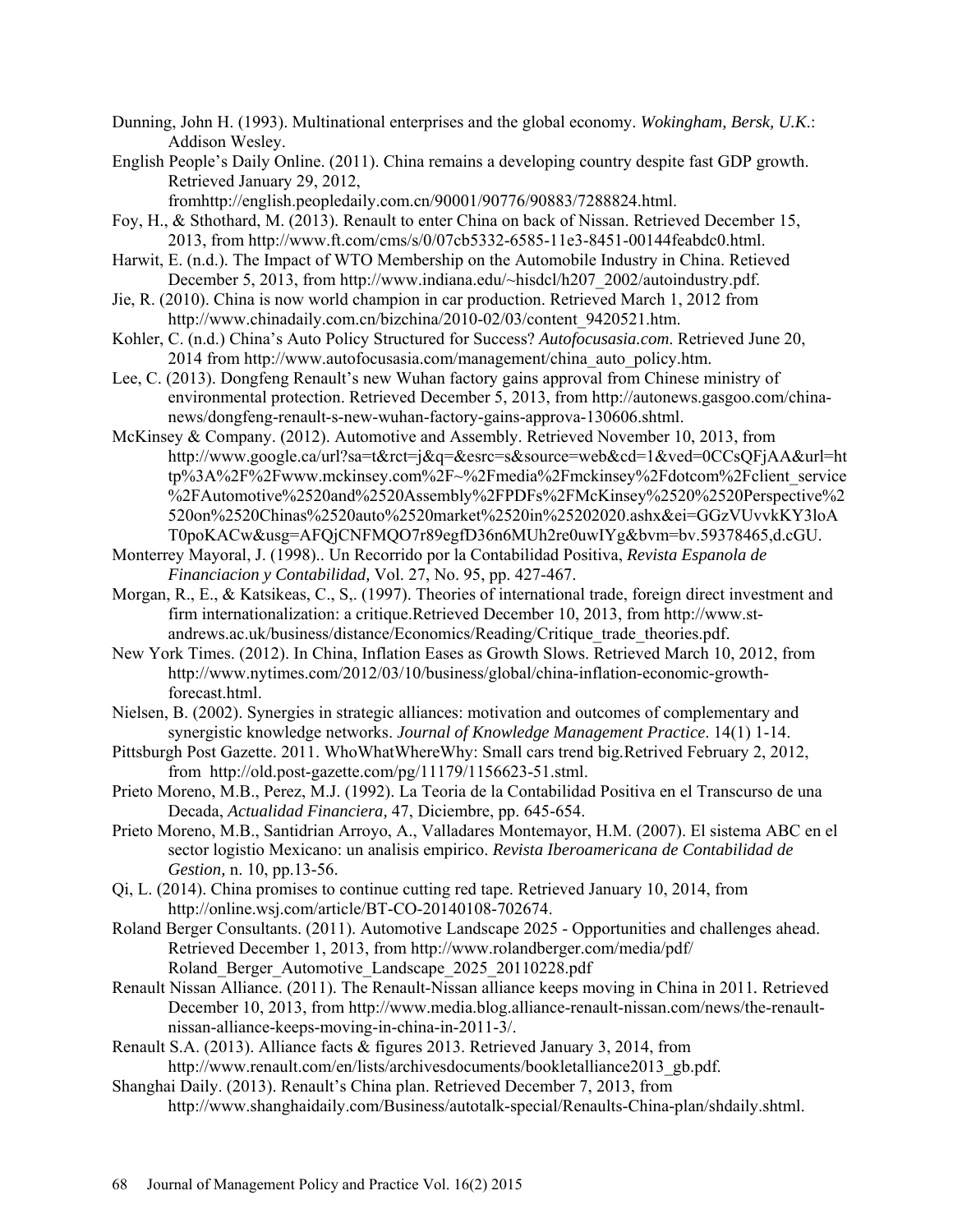- The Korea Herlad. (2012). Sonata named car of the year in China. Retrieved March 17, 2012, from http://www.koreaherald.com/business/Detail.jsp?newsMLId=20120111000967.
- The New Zealand Herald. (2011). Motorsport: Shanghai to keep GP for seven more years. Retrieved December 2, 2013, from

http://www.nzherald.co.nz/motoring/news/article.cfm?c\_id=9&objectid=10707154.

- The World Bank. (2011). Ease of doing business in China. Retrieved March 1, 2012, from http://www.doingbusiness.org/data/exploreeconomies/china/.
- The World Bank. (2013). Passenger cars. Retrieved January 3, 2014, from http://data.worldbank.org/indicator. Accessed January 3, 2014.
- Valladares Montemayor, H. M. (2009). Un analisis teorico empirico de los sistemas de informacion para la gestion en el sector logistico Mexicano,
- Watts, J. 2009. China's E6 electric car: 'We're not trying to save the world we're trying to make money'. Retrieved February 29, 2012, from http://web.archive.org/web/20091204213048/http://www.businessgreen.com/business-

green/news/2239795/china-e6-electric-car-trying.

Young, S. M. (1996). Survey Research in Management Accounting: A Critical Assement, In Richardson, Alan J. (ed.), *Research Methods in Accounting,* 55-68.

# **APPENDIX 1**



Source: Renault S.A. (2013)

# **APPENDIX 2**



Source: Renault S.A. (2013)